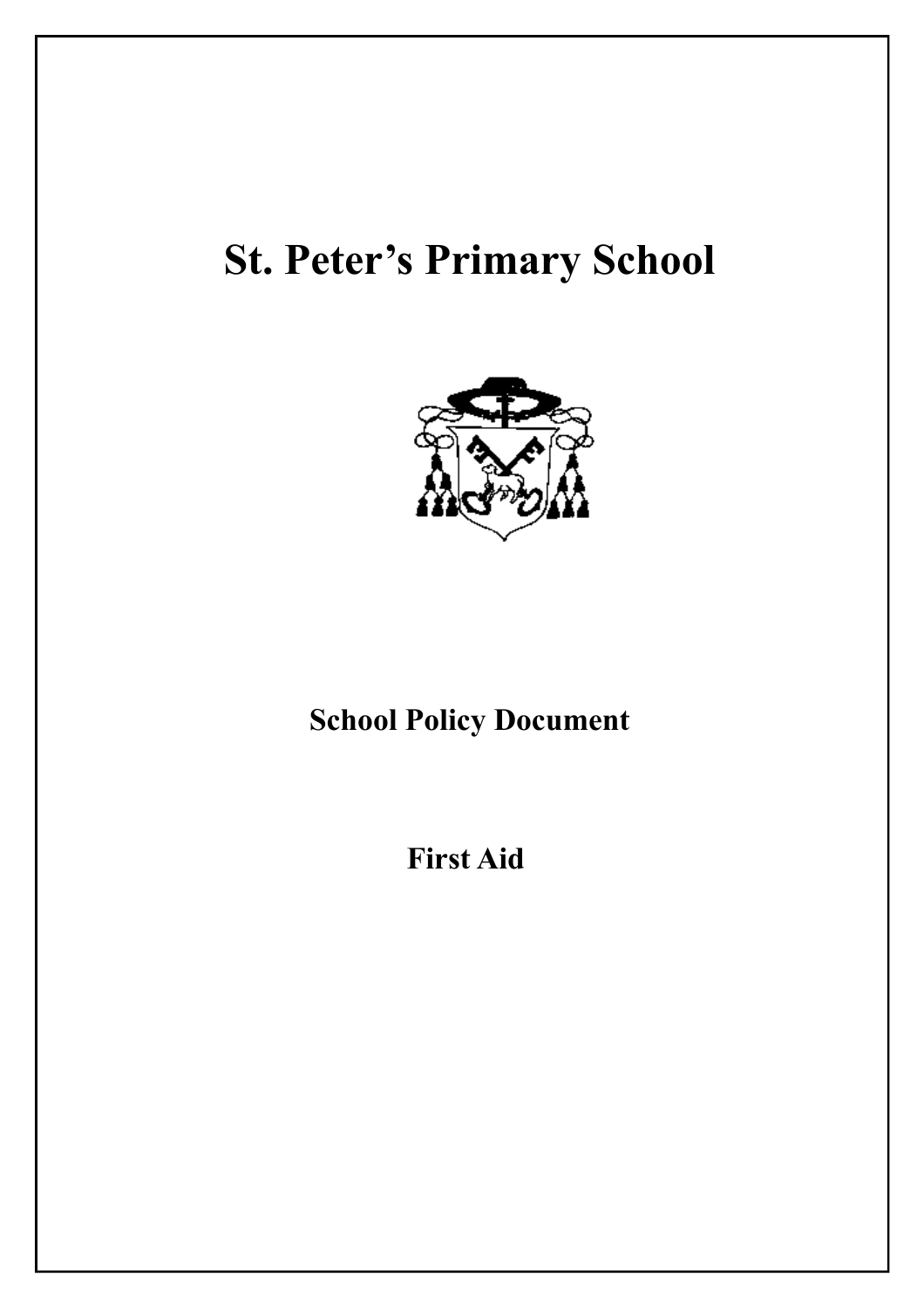### **Policy Statement**

The Principal and Board of Governors of St. Peter's Primary School accept their responsibility under the Health and Safety (First Aid) Regulations (Northern Ireland) 1982 and acknowledge the importance of providing First Aid for employees, children and visitors within the school.

The staff of St. Peter's recognise their statutory duty to comply with the Reporting of Injuries, Diseases and Dangerous Occurrences Regulations (Northern Ireland) 1997 and agree to abide by the EA procedure for reporting accidents.

#### **Introduction**

Staff administering First Aid should seek to assess the situation, protect themselves and the casualty from further danger, deal with any life threatening condition and where necessary obtain medical assistance or refer the casualty to hospital as quickly as possible.

#### **Statement of First Aid Provision**

The school's arrangements for providing First Aid will:-

- Place a duty on the Principal and Board of Governors to approve, implement and review the First Aid policy;
- Place individual duties on all employees;
- Report and record accidents using relevant form to the EA Legal Office;
- Record all occasions when First Aid is administered to employees, pupils and visitors.
- Provide equipment and materials to provide First Aid treatment;
- Make arrangements with EA Health and Safety to provide First Aid training to employees, maintain records of training and review annually;
- Establish a procedure for managing accidents in school which require First Aid treatment;
- Provide information to employees on the arrangements for First Aid;
- Undertake a risk assessment of the First Aid requirements of the School and review on a regular basis;
- Use the information from the risk assessment of First Aid to determine the number and level of trained staff and also any additional requirements (e.g. specialised training for children with particular medical needs);
- Notify parent/guardian that first aid treatment was given to the child.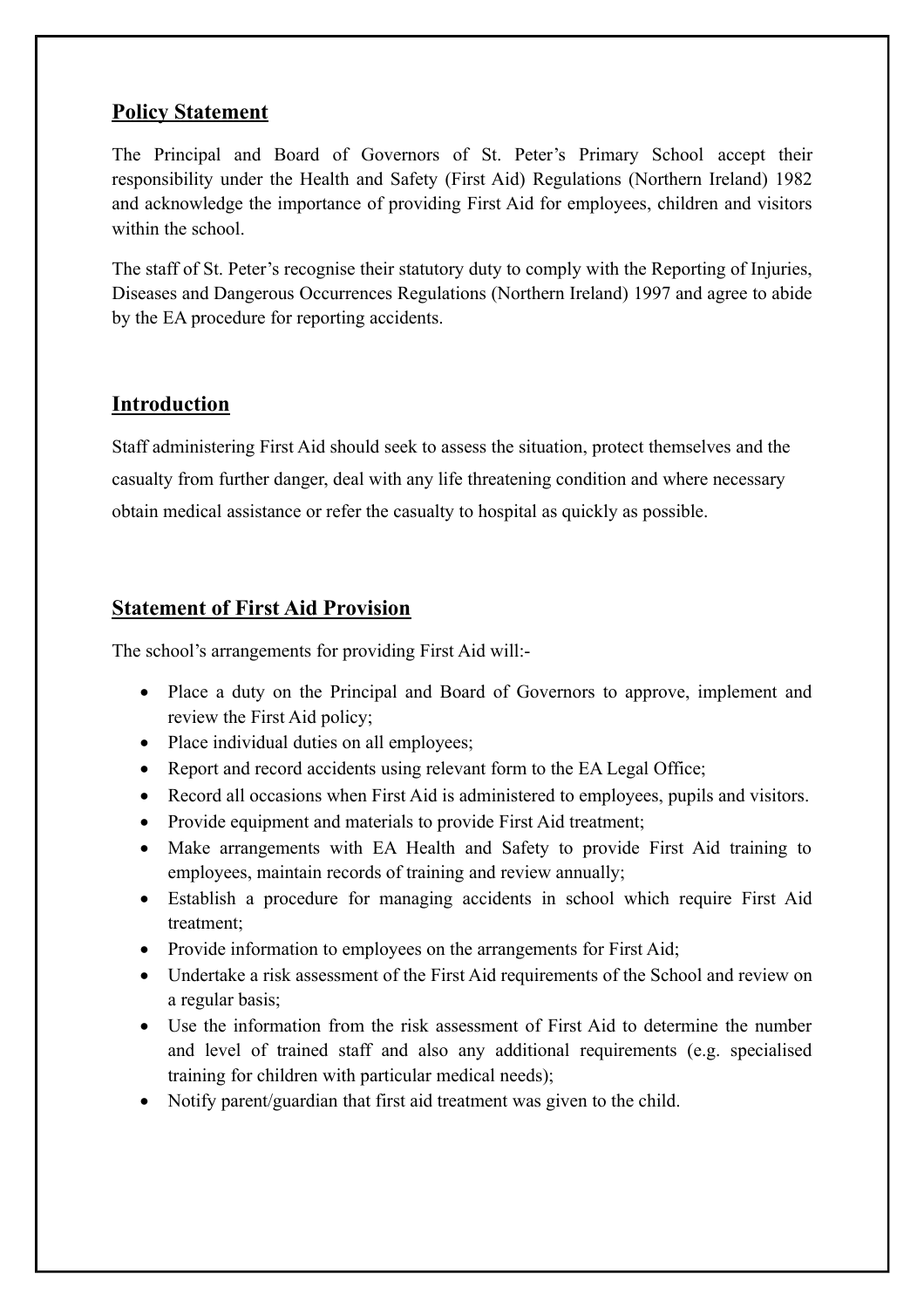#### **Arrangements for First Aid**

The school will provide materials and equipment and facilities to provide First Aid. The location of the First Aid Kits in the School are:

- 1. Infant Entrance
- 2. P3 / P5 Entrance
- 3. Medical Room ( room 15 )
- 4. Staff Room
- 5. Dinner Hall / Breakfast Club
- 6. Mobiles Rooms 16, 17,
- 7. After Schools Room -19
- 8. Feeding Device Pupil DC Secretary's Office

#### **A standard First Aid Kit will contain the following items:**

Leaflet giving general advice on First Aid

- 20 individually wrapped sterile adhesive dressings assorted sizes
- 4 triangular bandages
- 2 sterile eye pads
- 6 safety pins
- 6 medium wound dressings
- 2 large wound dressings
- 3 extra large wound dressings
- 1 pair of disposable gloves

The contents of the Kits will be checked on a regular basis by Miss MT Morgan and Miss Mc Grath

The School First Aider(s) are:

Mrs. Mc Ardle – Trained -2016 / 2017

Mrs. Best –Trained – November 2017

Miss Morgan – Trained – November 2017

Miss McGrath – May 2018

Before undertaking any off site activities the level of first aid provision will be assessed by the Principal and at least one First Aid Kit will be taken along*.*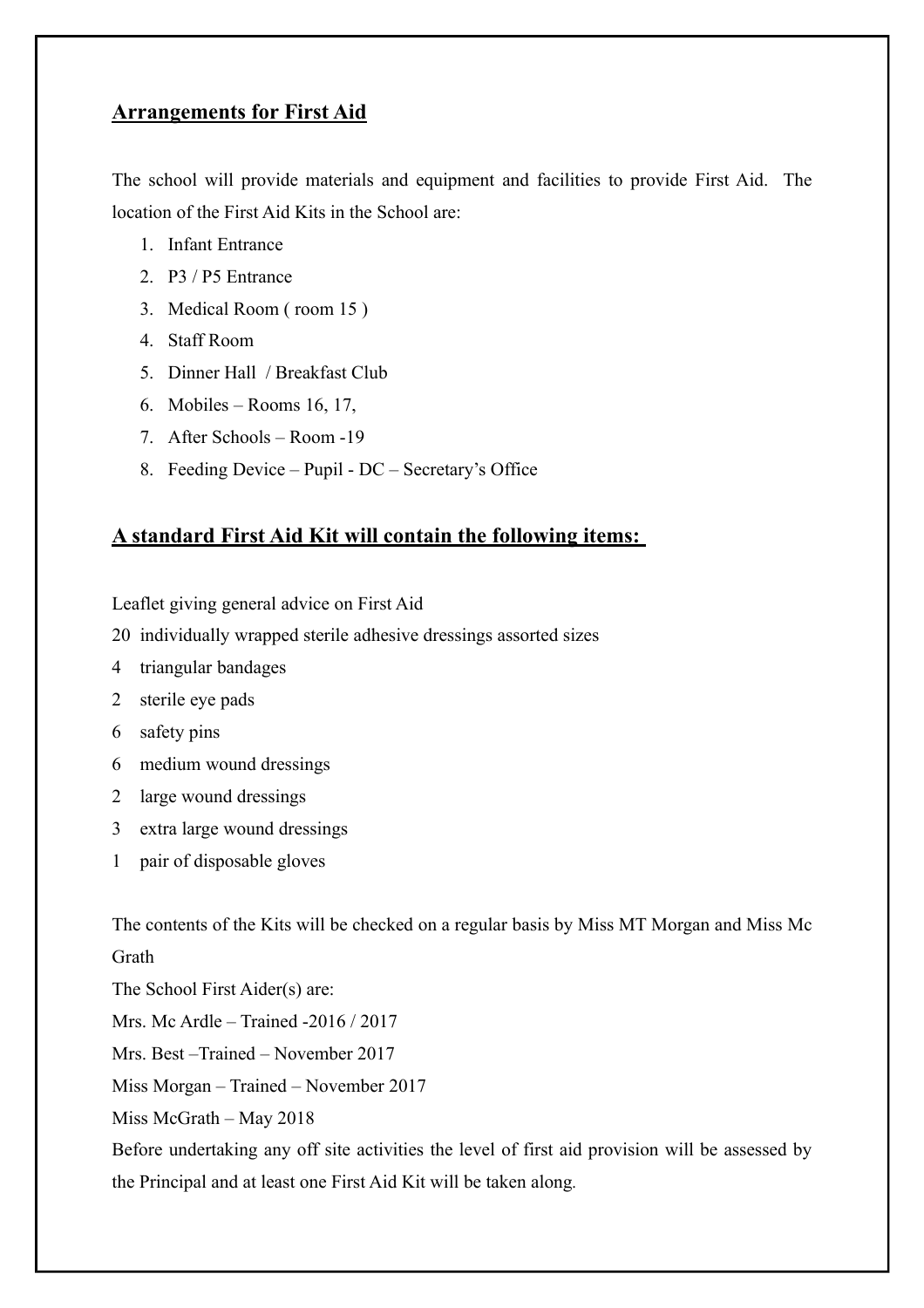### **Information on First Aid Arrangements**

The Principal will inform all employees at the school of the following:-

- The arrangements for recording and reporting of accidents;
- The arrangements for First Aid;
- Those employees who are qualified First Aiders;
- The location of the First Aid Kits.

In addition the Principal will ensure that information/signs are displayed throughout the school providing the following information:-

- The names of employees with First Aid qualifications;
- Location of the First Aid kits.

All members of staff will be made aware of the school's First Aid policy. No member of staff should attempt to give First Aid unless they have been trained.

#### **Accidents including (Accidents Involving Bumps to a Pupil's Head)**

The consequence of an injury from an accident (especially involving a bump or blow to a pupil's head) is not always evident immediately and the effects may only become noticeable after a period of time.

Where emergency treatment is not required a 'Bump Note' will be sent home to the parent/guardian. In addition to this, in the event where a pupil has bumped his/her head, a member of staff will also contact the parent/guardian by phone or in person to let him/her know what has happened.